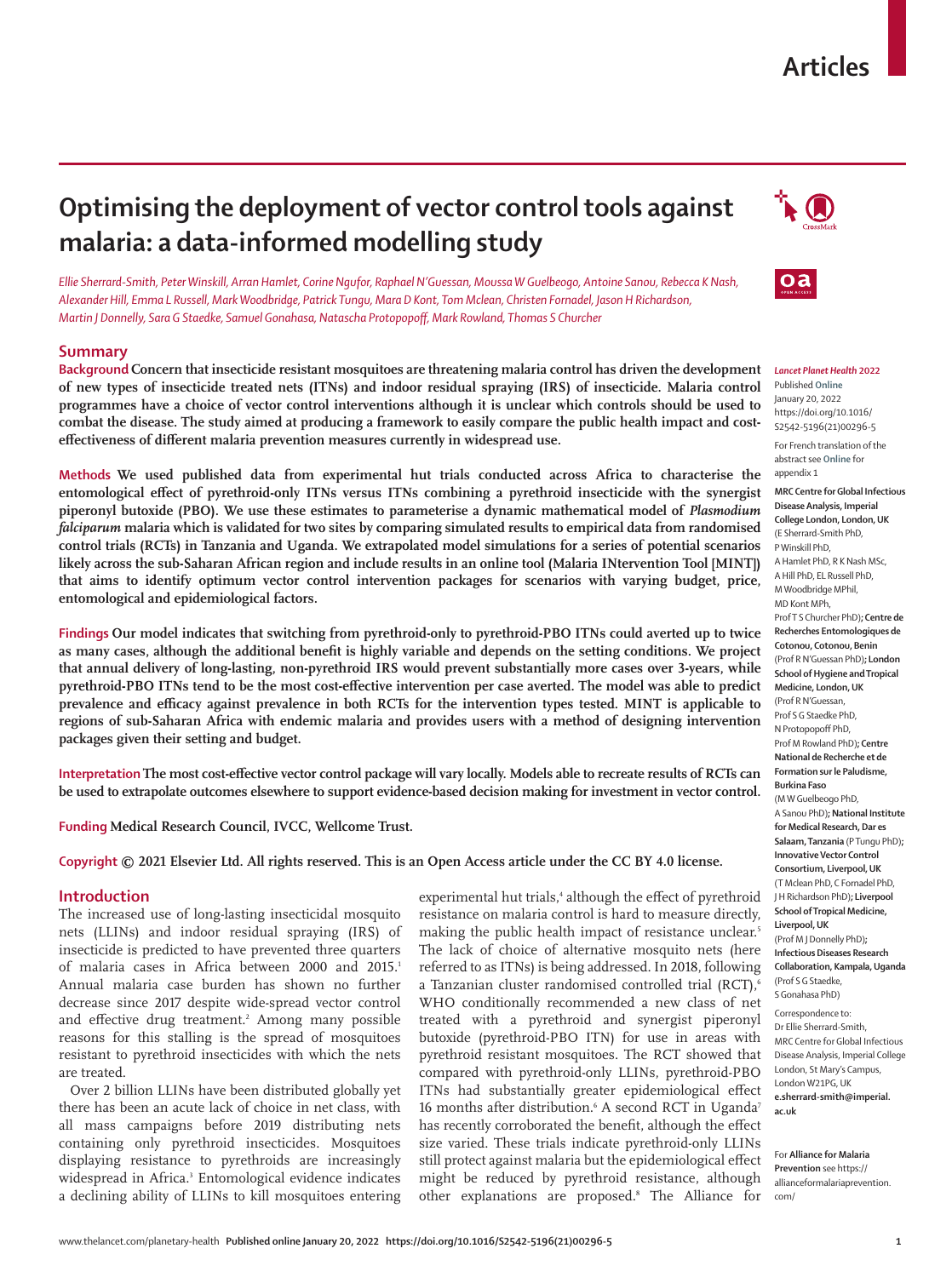## **Research into context**

## **Evidence before this study**

Insecticide treated nets (ITNs) and the indoor residual spraying (IRS) of insecticide are the most effective method of preventing malaria. WHO currently recommends two types of ITN, pyrethroid-only and pyrethroid plus piperonyl butoxide (PBO) nets, as well as different IRS products. Cluster randomised controlled trials (RCTs) have shown that impact of these interventions vary substantially according to the type of net, whether IRS is also used, the epidemiological setting and the characteristics of the mosquitoes. Combining ITNs and IRS has shown epidemiological benefit, although cost-effectiveness is debated. An added challenge of recent years is that in some areas mosquitoes have developed intense resistance to pyrethroids, the only insecticide class currently used on WHO recommended ITNs. Resistance is thought to influence the effectiveness of pyrethroid and pyrethroid-PBO ITNs differently and they also vary in price. Previous modelling studies using experimental hut data found pyrethroid-PBO ITNs to be more cost-effective while both nets were likely to report some benefit even with resistant mosquitoes. National Malaria Control Programmes and decision makers could benefit from guidance about which vector control options they should deploy in different settings. The present work is based on four previously published systematic reviews on mosquito bionomics and the efficacy of the current first-line vector control tools recommended by WHO.

## **Added value of this study**

We introduce a framework that can be used to identify the most cost-effective vector control interventions for a region

[Malaria Prevention](https://allianceformalariaprevention.com/) reports that pyrethroid-PBO ITNs are increasingly recommended by the national malaria control programmes (NMCPs), with over 43 million nets delivered in 2020.

Insecticides with prolonged activity against vector mosquitoes are available for IRS.<sup>9</sup> IRS campaigns remain logistically more challenging than net distributions due to product cost and annual application that can be expensive and disruptive to communities.<sup>10</sup> The extra choice of vector control products makes decisions on resource allocation challenging. Historically, WHO recommended universal coverage of pyrethroid-only LLINs for all regions. Now NMCP decisions on which nets to procure might depend on price, as budgets are constrained and pyrethroid-PBO ITNs might be more expensive (although this might change over time and volume procured). Additional cases might be averted in areas with mostly susceptible mosquitoes by distributing pyrethroid-only rather than pyrethroid-PBO ITNs at a lower population coverage. Pyrethroid-PBO ITN deployment is recommended at sites showing entomological evidence of PBO synergism<sup>11</sup> but these nets might have use elsewhere. The optimum interventions will depend on the NMCPs' strategy, budgets, product price, disease endemicity, historical malaria control and characteristics of local mosquitoesaccording to local epidemiology, entomology, and budgets. The framework is validated for two settings by showing how the malaria transmission dynamic model—parameterised using entomological data from experimental hut studies—can broadly predict the outcomes of RCTs done in Tanzania and Uganda. Projections are compiled to inform an open-access online tool which aims to help policy makers identify the most cost-effective interventions for their setting.

#### **Implications of all the available evidence**

Models were able to capture the epidemiological benefit of different vector control interventions in two settings although further validation is needed to allow the results of trials to be extrapolated to other areas. Generally, results indicate that in regions where PBO synergises the killing of mosquitoes pyrethroid-PBO ITNs are likely to be more costeffective (lower cost per case averted) than pyrethroid-only LLINs unless there is large difference in product price. Widespread use of effective IRS has the biggest public health effect depending on the level of intervention coverage assumed, resistance in mosquito populations and to a lesser extent, mosquito bionomics. Adding IRS to nets is predicted to have benefit, especially when IRS is deployed in the years following mass ITN campaigns, although this approach is likely to be less cost-effective than achieving high coverage of single interventions.

including the intensity and prevalence of pyrethroid resistance. These factors continually change so there is urgent need for guidance. Mathematical models can provide a framework to help investigate the most costeffective vector control package for a setting.

The goal of this work is to support local decisions on the most cost-effective vector control package. To do this we (i) combine entomological data from experimental hut trials with a mechanistic model of *Plasmodium falciparum* malaria to estimate intervention impact; (ii) compare model predictions to epidemiological data from two recent RCTs; (iii) extrapolate model simulations across different scenarios reflecting ecology and disease endemicity observed across Africa; and (iv) introduce an online tool (Malaria INtervention Tool [MINT]) to help decision makers to access modelling results and investigate setting-specific, cost-effective vector control.

### **Methods**

# **Choice of control**

Mosquito nets and IRS are core vector control tools recommended by WHO for malaria prevention. Currently net choice is limited to either pyrethroid-only LLINs or pyrethroid-PBO ITNs.<sup>12</sup> Multiple IRS products with different insecticides are pre-qualified by WHO and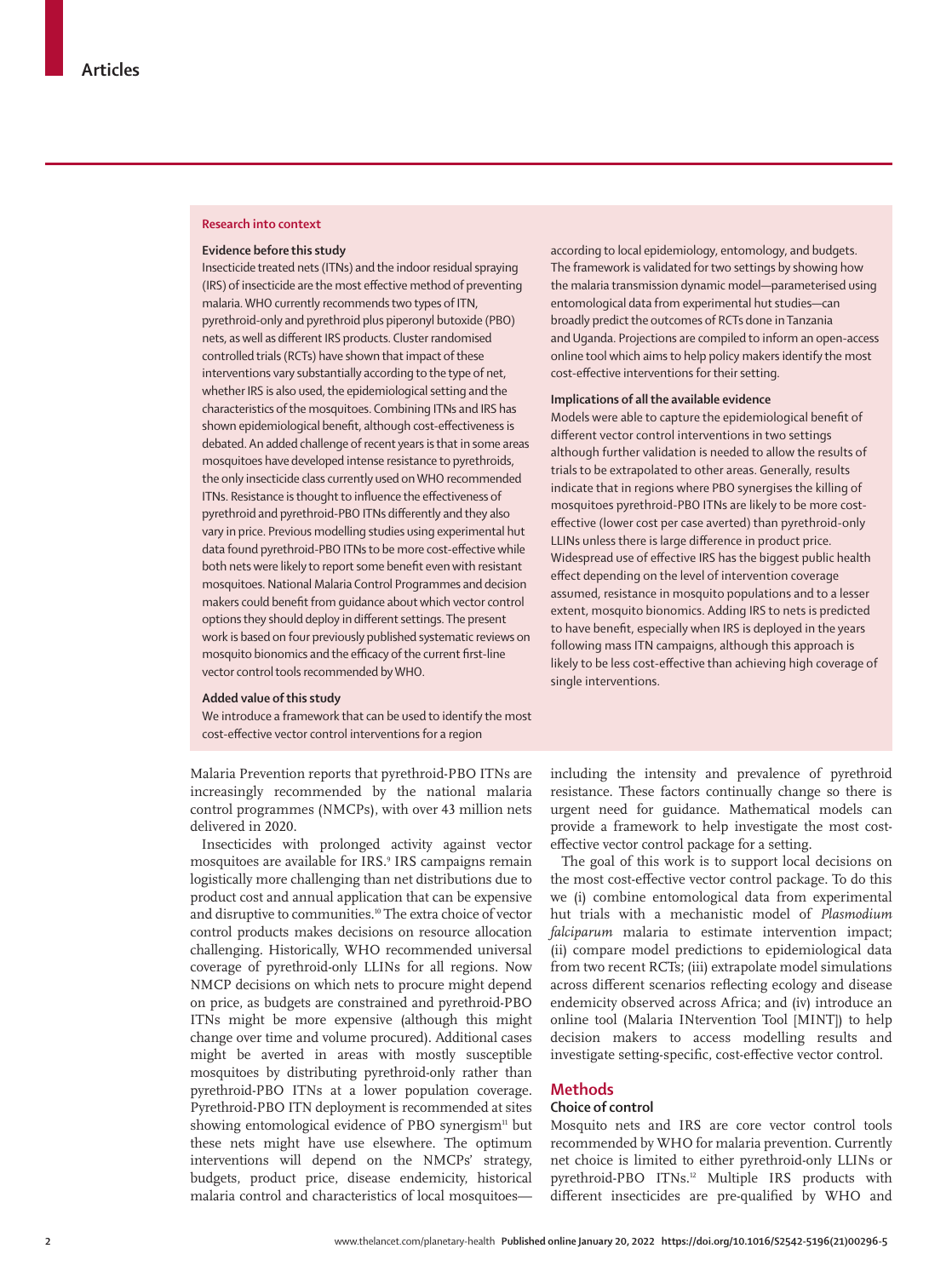should be rotated as part of an insecticide resistance management plan.13 We consider general long-lasting IRS active-ingredients (eg, organophosphates [pirimiphos methyl) or neonicotinoids [clothianidin]),<sup>14</sup> to which local mosquitoes are assumed susceptible. Here we consider net choice and IRS implemented alone or jointly within an area. Care should be taken when interpreting results combining interventions as it is assumed that net and IRS use is random (ie, having a house sprayed does not influence net use), and entomological effects of the two interventions are independent and sequential,<sup>15</sup> both of which require verification.

# **ITN and IRS efficacy**

Experimental hut trials are the standard tests for assessing nets and IRS product efficacy against local mosquitoes.16,17 Hut trials assess the probability that a blood-seeking mosquito will (i) be deterred from entering (measured by the number of mosquitoes caught in a hut with an intervention compared with a control hut), or (ii) enter the hut and either exit without feeding, (iii) die, or (iv) successfully blood-feed.

The efficacy of pyrethroid-only LLINs and pyrethroid-PBO ITNs vary with pyrethroid resistance and is assumed to be determined by the level of pyrethroid resistance as measured by a WHO discriminatory dose susceptibility bioassay (resistance is defined as the percentage of mosquitoes surviving 24-hours following exposure).4 Statistical models describing the added advantage of pyrethroid-PBO ITNs over pyrethroid-only LLINs are fitted to data from systematic reviews of published and unpublished experimental hut trials (appendix 2 p 2). IRS is parameterised as previously (appendix 2 p 9).<sup>14</sup> An individual-based transmission model of *P falciparum* malaria incorporating human immunity, age structure, and larval and adult mosquito dynamics is used to predict vector control efficacy from these entomological efficacy estimates (appendix 2 p 12) and site characteristics. $15,18$ Full details of the transmission model are provided in appendix 2 (p 15).

# **Mosquito bionomics**

Multiple mosquito characteristics influence endemicity and disease control including the propensity of mosquitoes to bite humans (human blood index),<sup>19</sup> seasonality of transmission and likelihood of mosquitoes biting people indoors when there is potentially greater protection from nets and IRS. Variables used in the analyses and justification for the ranges adopted are provided (appendix 2 p 12).

# **Site characteristics**

Intervention impact will vary with seasonality (appendix 2 p 13), disease endemicity and history of control. We consider seven current endemicities, ranging from 5% to 60% malaria prevalence in children younger than 5 years, to broadly reflect endemicities observed across sub-Saharan Africa. The mathematical model is calibrated to the specified endemicity given historical levels of vector control use and efficacy (itself determined by mosquito bionomics and human activity).

To instil confidence in the mathematical model approach, we compare predictions to gold-standard field data (appendix 2 p 30). Two RCTs have compared epidemiological efficacy of pyrethroid-PBO ITNs and long-lasting IRS in areas with pyrethroid resistant mosquitoes. The Tanzania study<sup>6</sup> empirically compared pyrethroid-only and pyrethroid-PBO ITN with and without a single round of organophosphate IRS. The dominant vector was *Anopheles gambiae s l* (92% *An gambiae*, 4·6% *Anopheles arabiensis*) which exhibited on average 91% pyrethroid resistance as measured by WHO bioassay.<sup>6</sup> The Ugandan study<sup>7</sup> compared prevalence in children aged 2–10 years across two products within the pyrethroid-PBO net class to two products within the pyrethroid-only LLIN class.7 Vectors consisted of *An gambiae* (71%), Anopheles funestus (24%) and *An arabiensis* (4.6%),<sup>20</sup> pyrethroid resistance varied considerably across clusters and between mosquito species;<sup>21</sup> we investigated an estimate for pyrethroid resistance of 53% (95% CI 49–55) survival at bioassay. The model is parameterised using local site characteristics and adjusted to match malaria prevalence at study initiation. Forward predictions are made given net use measured during trials. Results are compared with observed malaria prevalence over subsequent months (appendix 2 p 30).

A total of 403 200 scenarios were run varying intervention net type (pyrethroid or pyrethroid-PBO) coverage (past and future intervention use), transmission See **Online** for appendix 2seasonality (seasonal or perennial) and endemicity (prevalence in children younger than 5 years ranging from 5% to 60%), mosquito bionomics (degree of indoor or human biting) and pyrethroid resistance among local mosquitoes. In each scenario, we assume the level of pyrethroid resistance was constant throughout. Results are shown for a 3-year period chosen to reflect the expected regularity of mosquito net mass campaigns (with IRS assumed to be repeated once annually and distributed at the optimal time in the year before the transmission season). The counterfactual scenario considered simulates no future use of vector control and we compare this with vector control use (5 scenarios: pyrethroid-only LLINs or pyrethroid-PBO ITNs and IRS alone or in combination with each net). Uncertainty is incorporated by simulating outputs using the maximum and minimum parameter estimates of entomological efficacy for each intervention (appendix 2 pp 2–12). All possible parameter combinations to determine effect of nets and spraying are summarised (appendix 2 p 38).

Mosquito net costs are differentiated between the product cost per person and the delivery cost per person per 3-year mass distribution campaign (assumed equivalent across net types, appendix 2 p 40). IRS cost per person is calculated from the per unit cost (assuming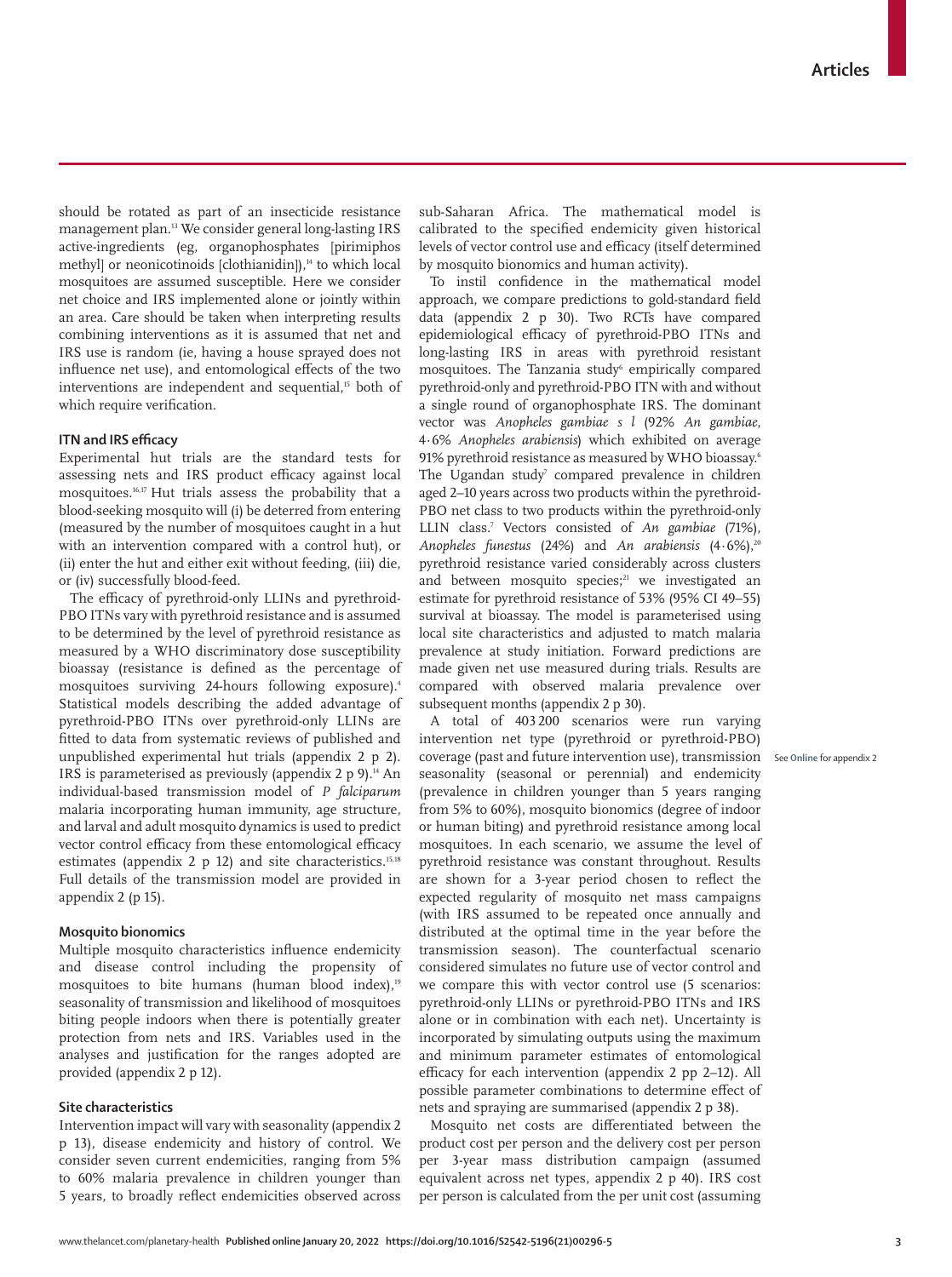

*Figure 1:* **Efficacy of different insecticide treated mosquito nets against mosquitoes with different levels of pyrethroid resistance** (A) Pyrethroid-PBO ITNs do better at killing mosquitoes than pyrethroid-only LLINs in experimental hut trials directly comparing induced mosquito mortality. (B–C) The average estimated outcome changes given the level of resistance in mosquitoes approximated as the proportion of mosquitoes surviving in a discriminatory dose bioassay. We assume that for any feeding attempt, a mosquito is either deterred from entering a hut (green), enters and is killed (blue), enters and then exits again without feeding (yellow) or successfully blood-feeds (red). As the pyrethroid-PBO ITN is shown to induce more mortality than the pyrethroidonly LLIN (A), the contrasting outcomes differ for pyrethroid-only LLINs (B) or for pyrethroid-PBO ITNs (C) with the latter maintaining protective effects (killing and deterring) for longer as mosquito populations become increasingly pyrethroid resistant. IRS=indoor residual spraying. LLIN=long-lasting insecticidal mosquito net. PBO ITNs=piperonyl butoxide insecticide treated nets

this is standardised to treat 250 m² of wall surface) and the remaining cost of storing, transporting, and recycling or disposing of containers in different settings<sup>10</sup> accounting for three deployments across the 3 years to standardise comparisons with nets. Hypothetical costs are illustrated and understood to be broadly representative of the current market.

For **MINT tool** see <https://mint.dide.ic.ac.uk/>

Our [MINT tool](https://mint.dide.ic.ac.uk/) has a user-friendly interface and is provided to enable exploration of vector control interventions.

# **Role of the funding source**

The funder of the study had no role in study design, data collection, data analysis, data interpretation, or writing of the report.

## **Results**

Pyrethroid-PBO ITNs kill significantly more (P450 mediated) resistant mosquitoes than pyrethroid-only LLINs with benefit varying according to level of pyrethroid resistance (figure 1A). The absolute difference between ITN types is greatest at intermediate prevalence levels of pyrethroid resistance (~60% survival at susceptibility bioassay testing) where, on average a pyrethroid-PBO ITN is predicted to increase mosquito mortality at the population level by 30%. Induced deterrence, and the relationship between mosquito survival and bloodfeeding are highly variable between studies but could be considered consistent across all net types (appendix 2 p 5). These statistical models<sup>4</sup> summarise efficacy of different net types by showing how the probability that a mosquito dies, is deterred, exits without blood-feeding, or successfully feeds varies per feeding attempt at different levels of pyrethroid resistance (figure 1B–C)

A mathematical model parameterised with entomological data is broadly able to recreate results of the Tanzanian (figure 2A, nets, and figure 2C, nets and IRS) and Ugandan (figure 2B) RCTs of pyrethroid-only LLINs, pyrethroid-PBO ITNs, and organophosphate IRS. Model projections broadly match the average malaria prevalence observed in the trials (linear regression:  $R<sup>2</sup>=0.95$ , gradient=0.86, p<0·001; figure 2D). There is some difference in observations and predictions at 18 months in the Tanzanian study, but relative difference between study arms is approximately consistent. The observed overall effect size (average difference between trial arms) varies for pyrethroid-PBO ITNs between studies (observed estimates for Tanzania 32·0 [range 17·5–43·8%], Uganda 20·1% [range  $15.7-26.2%$ ]) as predicted by the model (model estimates for Tanzania 18·2% [range 10·7–28·2%], and Uganda 29·7% [range 11·1– 47·7%]; figure 2E).

The public health effect of different nets and IRS is substantial. Illustrating this in an area with perennial transmission, moderate disease prevalence (30% prevalence in children younger than 5 years) and high pyrethroid resistance (60% mosquito survival in a bioassay), increasing use of pyrethroid-only LLINs from 40% to 80% (figure 3A, blue line) still provides substantial protection compared with halting vector control (figure 3A, grey line) averting an average 395 (307–454) cases per 1000 people annually over 3 years (figure 3B). Switching to a pyrethroid-PBO ITN at 80% use (80% of people are using mosquito nets across the community) is predicted to avert 482 (464–541) cases per 1000 people per year over the same period (a 22% increase in the number of cases averted). The effect of different ITNs is projected to be relatively consistent the first year after a mass campaign, although differences increase as usage drops and resistant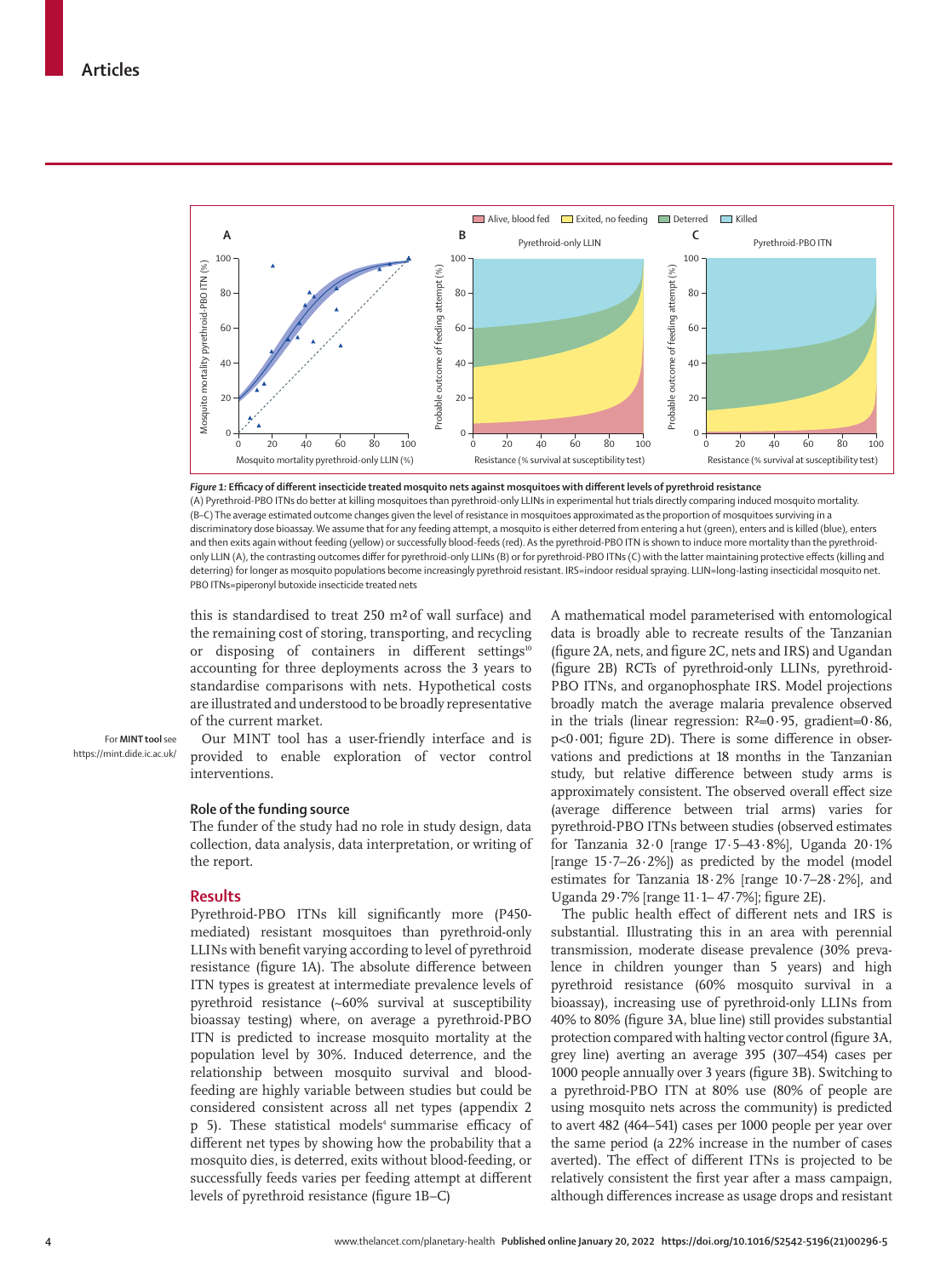

*Figure 2:* **Ability of a transmission model of malaria parameterised with experimental hut entomological data to predict the epidemiological results of two cluster RCTs**

The RCT results for mosquito nets in (A) Tanzania,<sup>6</sup> and (B) Uganda.<sup>7</sup> Changes in malaria prevalence (in children aged 6 months to 14 years in Tanzania,<sup>6</sup> and those aged 2–10 years in Uganda),7 measured by rapid diagnostic test, over time following the introduction of different mosquito nets—pyrethroid-only LLIN (in both A and B blue lines and polygons show model predictions and 95% uncertainty intervals; symbols show mean point estimates for trial arms observed during the trials), and pyrethroid-PBO ITN (green). Arrows indicate when the nets were distributed in the respective trials. (C) The net + IRS RCT results for Tanzania<sup>6</sup> where pyrethroid-only LLIN were supported by a single year deployment of long-lasting IRS (red) and compared with pyrethroid-PBO ITN with IRS (yellow). IRS was sprayed once at the beginning of the study (February 2015, marked by the arrow). Vertical dashed line denotes start of trial in panels (A–C). (D) Model predictions (x-axis) of prevalence for the respective age cohort of each trial used to estimate the observed data (y-axis). Colours and symbols correspond to the respective groups of the trials as shown in panels (A–C; Tanzania [A, C]: pyrethroid-only LLIN blue circles, pyrethroid-PBO ITN green asterisks, pyrethroid-only LLIN + IRS red circles, and pyrethroid-PBO ITN + IRS yellow asterisks; Uganda [B]: pyrethroid-only LLIN blue squares and pyrethroid-PBO ITN green triangles). (E) The relative efficacy against prevalence in the respective age cohort of the different intervention packages compared with the continued use of pyrethroid-only LLIN as predicted by the model (x-axis) and compared with the observed data (y-axis). Open shapes show the point estimates of each RCT (Tanzania: pyrethroid-PBO ITN green squares, pyrethroid-only LLIN plus IRS red circles, and pyrethroid-PBO ITN plus IRS yellow squares; Uganda: pyrethroid-PBO ITN green triangles) over time as noted in (A–C), colours correspond to the trial arms in (A–C), and solid shapes indicate the average impact across time points. Black dashed lines in (D–E) show perfect agreement between the observed and model predicted data. IRS=indoor residual spraying. LLIN=long-lasting insecticidal mosquito net. PBO ITNs=piperonyl butoxide insecticide treated nets. RCT=randomised controlled trial.

mosquitoes are more able to overcome insecticide on older nets (figure 3B) making the residual effect of the synergist especially important. In this scenario, annual IRS, covering 60% of people, is projected to prevent 527 (399–579) cases per 1000 people per year. The added benefit of both nets is projected to diminish in areas with more resistant mosquito populations with the additional cases averted by pyrethroid-PBO ITNs being relatively consistent across resistance levels (figure 3C). A reduced effect is predicted for ITNs and IRS when fewer mosquitoes blood-feed indoors (figure 3C).

Adding a non-pyrethroid, long-lasting IRS to areas with high ITN coverage is projected to have substantial benefit, especially in the third year after net distribution—when net campaign efficacy diminishes due to net attrition and aging nets. Adding ITNs to areas with high IRS coverage is projected to have less benefit in moderate transmission areas (figure 3B), although greater effect is projected in areas with higher transmission (appendix 2 p 44).

Malaria control budgets are restricted, so implementing the most impactful interventions everywhere is infeasible. The most cost-effective intervention package will depend on product price and goals of the NMCP. Given the heterogeneity in setting, entomology, and epidemiology we provide a tool by which policy makers can explore the most cost-effective option for differing budgets. The tool indicates that in a high resistance scenario assuming nets are procured at US\$2 (1·48–2·64) for pyrethroid-only LLIN and \$2·30 (1·80–4·00) for pyrethroid-PBO, mass distribution of pyrethroid-PBO ITNs is predicted to be marginally more cost-effective within a \$2 per person campaign (3 years) budget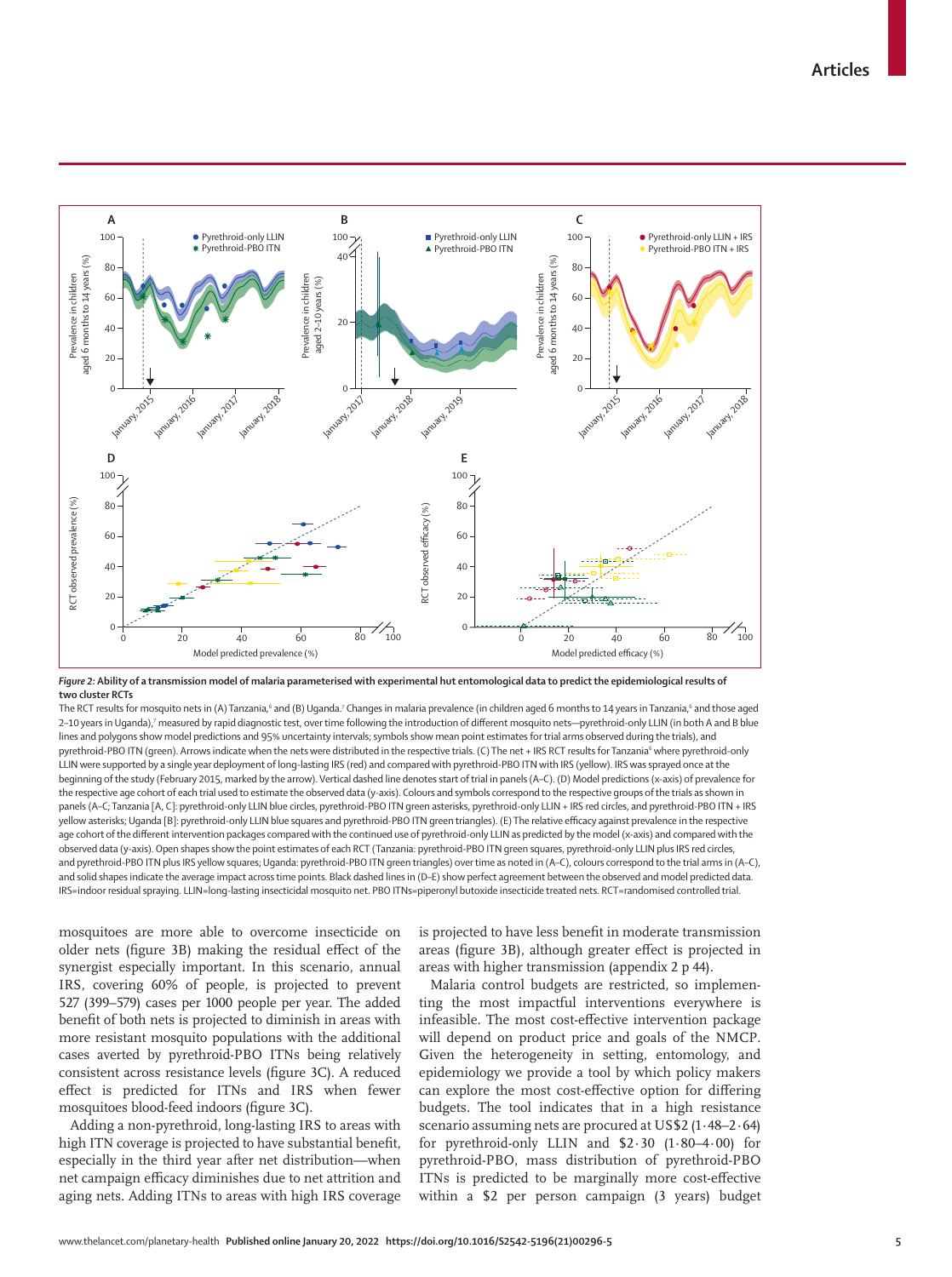

*Figure 3:* **Efficacy of different intervention packages for vector control as estimated for a scenario with moderate perennial transmission (30% prevalence in children younger than 5 years), and highly anthropophilic (92% human biting) and endophilic (97% indoor-biting in the absence of interventions) mosquitoes with 60% pyrethroid resistance**

(A) The prevalence in children younger than 5 years is reduced in the resistance scenario with no historic spraying by increasing the use of pyrethroid-only LLINs (blue) from 40% to 80% across the population or using pyrethroid-PBO ITNs (green) at the same 80% usage. Mosquito nets are simulated to be distributed on mass in year 0 and not replaced for 3-years. Long lasting IRS is implemented annually from year 0 to cover 60% (dashed line) or 80% (dash-dotted line) of households (purple). (B) In a scenario with the same baseline description as (A), comparing the intervention impacts relative to the do nothing scenario indicates that pyrethroid-only LLINs can still avert 395 (307–454) clinical cases per 1000 people per year, averting most in year 1 and 2 (paler bands indicate annual impact, solid bands show 3-year average impact) post increasing net cover and redistributing nets. Pyrethroid-PBO ITNs are predicted to be better, averting 482 (464–541) clinical cases per 1000 people per year in the scenario (green bars), again averting most cases in year one. Annual application of long-lasting IRS at 60% use using a chemistry assumed to elicit no resistance in local mosquitoes achieves an overall better result (averting 528 [399–579] clinical cases per 1000 people per year) making most gains in the later years (purple line in A and bars in B). Together pyrethroid LLINs plus IRS at 60% cover can avert 586 (512–610) clinical cases per 1000 people per year in this pyrethroid resistance scenario (red bars), whereas pyrethroid-PBO ITN plus IRS avert 600 (571–615) clinical cases per 1000 people per year (yellow bars). (C) In a perennial example with 30% prevalence in children younger than 5 years, the relative efficacy of each intervention package against clinical cases per 1000 people per year decreases for both nets with resistance, but does so most dramatically after 80% or more mosquitoes survive exposure to pyrethroid insecticides (due to the association between mosquito mortality in the experimental huts and susceptibility bioassay, appendix 2 p 5). In contrast, the average effect over 3-years remains the same each year if IRS is annually applied when pyrethroid resistance increases (assuming no resistance to organophosphates or neonicotinoids). Of note, when mosquitoes are highly endophilic (97% biting indoors, solid lines), indoor interventions are predicted to result in greater protection than when mosquitoes are less endophilic (78% biting indoors, dashed lines). IRS=indoor residual spraying. LLIN=long-lasting insecticidal mosquito net. PBO ITNs=piperonyl butoxide insecticide treated nets.

(figure 4A). With these prices, and in the context of the setting presented (seasonality, endemicity, mosquito behaviour, historic interventions), pyrethroid-PBO ITNs appear to be marginally more cost-effective across areas where resistance has been detected (table), as approximated using discriminatory dose bioassays. To show how cost effectiveness is setting specific, transmission endemicities of less than 30% prevalence in children younger than 5 years in the otherwise matched scenario suggest the cost of nets will alter which option is cost-effective given differences in indoor biting preference and approximate resistance profiles of mosquitoes (figure 4B). Other mosquito or community characteristics are also shown to have an effect, including the propensity of vectors to blood-feed on other animals, endemicity, or population net use achieved (figure 4C).

Annual deployment of IRS alone or in combination with nets is highly effective but its implementation might be restricted by budgets unless very high levels of resistance exist, and IRS costs were to drop substantially (appendix 2 p 42). Nevertheless, mosquito net use alone when distributed through mass campaigns is unlikely to eliminate malaria in areas with moderate to high transmission so additional strategies require consideration.

Cost-effectiveness of interventions depends on population usage per delivered product. High population coverage with ITNs is difficult, and more nets might need to be distributed per person to achieve universal coverage due to system inefficiencies.<sup>22</sup> The incremental epidemiological impact, combining individual and community effects, of increasing ITN coverage declines with overall increasing coverage (ie, going from 60% to 70% usage averts more cases than going from 70% to 80%, figure 4C). Improving net use is always beneficial, with the greatest benefit of achieving high coverage seen in areas of moderate disease endemicity (appendix 2 p 47). Nevertheless, the high cost-effectiveness of pyrethroid-PBO ITNs means that increasing ITN allocation from 0·5 to 0·8 nets per person (2∙0 to 1·25 people per net) to achieve high ITN usage is still likely to result in a cost of less than \$10 per case averted per campaign (figure 4C). Achieving high usage of pyrethroid-PBO ITNs appear to remain the most cost-effective option across most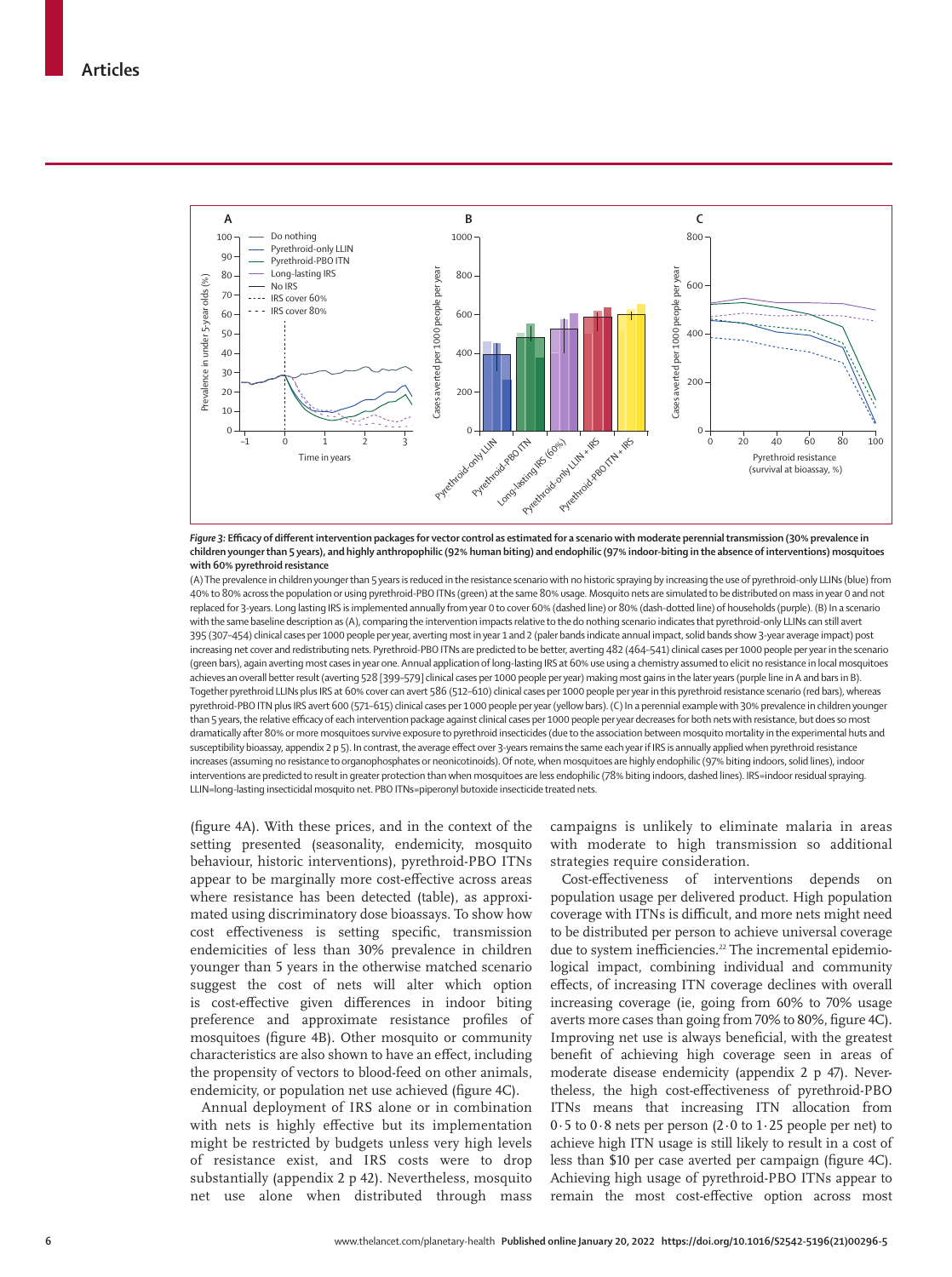

#### *Figure 4:* **Cost-effectiveness of indoor vector control interventions**

Costs are illustrative in this example, but to show the importance of considering local ecology we show how cost-effectiveness varies with the potential intervention packages (dark blue=pyrethroid-only LLIN alone, green=pyrethroid-PBO ITN, purple=IRS, red=pyrethroid LLIN plus IRS, yellow=pyrethroid-PBO plus IRS) (A). Cost-effectiveness plane across the total 3-year mass campaign cycle, in a scenario with perennial transmission, a baseline prevalence of 30% in children younger than 5 years, historic LLIN use of 40% without IRS, high indoor biting (97% of *Anopheles* bites are received indoors in the absence of interventions), high human blood index (92% of bloodmeals are taken on people), and 60% pyrethroid resistance. New nets are distributed which achieve 80% use with 80% of people covered by IRS. Pyrethroid-only LLINs in this scenario are priced at US\$2·00 per LLIN (vertical coloured line indicating range \$1·48–2·64), pyrethroid-PBO ITNs at \$2·30 (1·80–4·00) and \$1·50 per person for the distribution campaign assuming 1·8 people per net with 7% buffer (107% of the total required nets are procured to cover any discrepancies in census data). IRS is priced at \$5·73 per person protected with range \$3·35–8·90. In (B) the two nets are contrasted to identify the most cost-effective strategy if implemented alone given different net prices (green-purple price region=pyrethroid-only LLINs more cost effective, red-yellow region=pyrethroid-PBO ITNs are more effective). Different plots are shown for different levels of resistance (left panels 20% or right panels 80% survival at bioassay), and at either high 97% (top panels) or low 78% (bottom panels) indoor blood-feeding behaviours for female mosquitoes. Each plot otherwise assumes the epidemiological and entomological scenario outlined in panel (A) and results will change in different epidemiological and entomological settings. Colour of the plots indicate whether or not switching to pyrethroid-PBO ITNs is a cost-effective option given the difference in price of the two nets. For example, red area shows cost region where switching to pyrethroid-PBO ITNs is highly cost-effective, reducing cost per case averted by over \$1 per case per year. The cost region where both nets have an equivalent costeffectiveness are shown in white whilst positive values (green-blue colours) indicate where switching to pyrethroid-PBO is not cost-effective (ie, cost per case averted increases). (C) For the same scenario as (A), projections of the cost-effectiveness of different net campaigns which achieve different levels of usage following a mass campaign given the net allocation (dotted-dashed lines represent 2·4 people per net, dotted 1·8, and dashed and solid 1·2). Cost per case averted across the 3-year campaign is lowest when campaigns achieve greater use following mass campaigns for both pyrethroid-only LLINs (blue) and pyrethroid-PBO ITNs (green). Figures are intended to be illustrative and ignore challenges of insecticide resistance management, net caps, and logistical challenges for the delivery of IRS (eg, deployment taking multiple months) that are important in the decision-making process. IRS=indoor residual spraying. LLIN=long-lasting insecticidal mosquito net. PBO ITN=piperonyl butoxide insecticide treated net.

resistance levels given approximate current prices (appendix 2 p 48) although there might be reasons why this is not possible.23 More realistic net allocation scenarios where numbers of nets distributed per person might need to increase to achieve high usage, could make IRS more cost-effective (appendix 2 p 49).

# **Discussion**

New vector control strategies are needed to improve malaria control. There is an increasing diversity of ITNs (with combinations of active ingredients), $24-26$  and other types of interventions are under epidemiological evaluation; selecting the most appropriate intervention is likely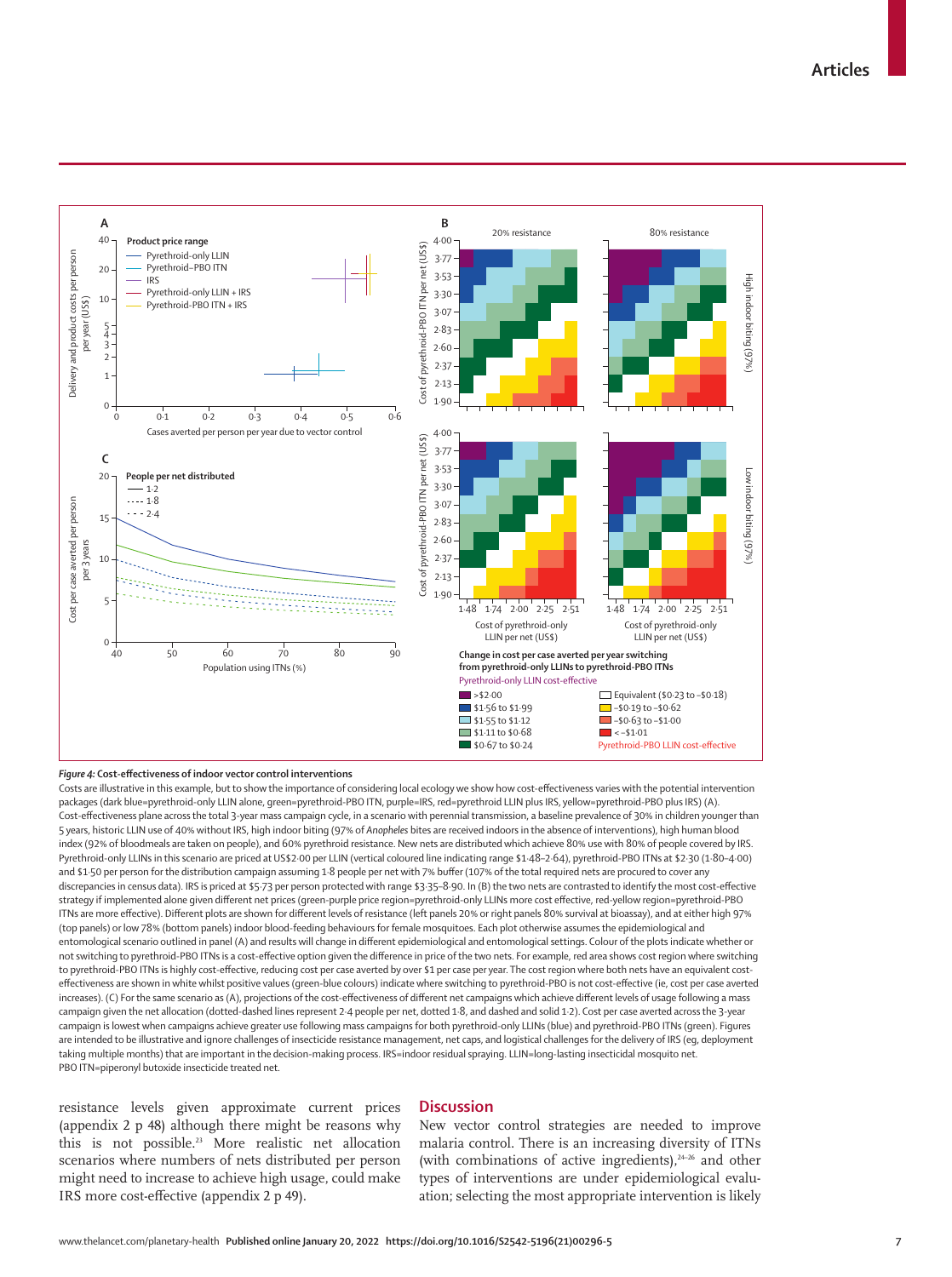|     | Pyrethroid LLIN (US\$) | Pyrethroid-PBO ITN<br>(US\$) | IRS (US\$)            |
|-----|------------------------|------------------------------|-----------------------|
| 5%  | $$6.27 (5.34 - 7.41)$  | $$6.61(5.74-9.57)$           | \$51.64 (30.19-80.20) |
| 10% | $$2.74(2.33-3.24)$     | $$2.79(2.42 - 4.04)$         | \$20.83 (12.18-32.35) |
| 20% | $$1.93(1.64-2.28)$     | $$1.89(1.64-2.73)$           | \$12.89 (7.53-20.02)  |
| 30% | $$1.75(1.49-2.08)$     | $$1.72(1.49-2.49)$           | $$11.04(6.45-17.14)$  |
| 40% | $$1.73(1.47-2.04)$     | $$1.67(1.45-2.42)$           | $$9.60(5.61-14.91)$   |
| 50% | $$1.76(1.50-2.08)$     | $$1.68(1.46-2.44)$           | \$9.05 (5.29-14.06)   |
| 60% | $$1.88(1.60-2.22)$     | $$1.81(1.57-2.62)$           | $$9.03(5.28 - 14.03)$ |

Data are mean annual cost per case averted during 3-year campaign, including distribution costs; ranges are shown in parentheses. Scenario represented: perennial transmission, historic LLIN use of 40% without IRS, high indoor biting (97% of *Anopheles* bites are received indoors in the absence of interventions), high human blood index (92% of bloodmeals are taken on people). We vary baseline prevalence from 5% to 60% in children under age 5 years (transmission) and explore a resistance scenario where 60% of mosquitoes survive a discriminating dose bioassay. New nets are distributed which achieve 80% use in the absence of IRS or 80% of people covered by IRS in the absence of a net campaign. Nets in these scenarios are priced at US\$2 (1·48–2·64) for pyrethroid-only LLINs and \$2·30 (1·80–4·00) for pyrethroid-PBO ITNs. The mean cost of IRS is \$5·73 (3·35–8·90). We contrast costs per case averted to ensure estimates are comparable across intervention types. IRS=indoor residual spraying. LLIN=long-lasting insecticidal mosquito net. PBO ITNs=piperonyl butoxide insecticide treated nets.

*Table:* **Comparison of the annual cost per case averted for singular interventions across multiple baseline endemicities ranging from 5% to 60% malaria prevalence in children under the age of 5 years (first column)**

> to become more complex. The most appropriate tools to use depend on many factors including mosquito characteristics, net use, and costs. Epidemiological trials add critical value over entomological data by showing impact on malaria transmission.<sup>27</sup> RCTs are a lengthy process, requiring specialist expertise, can only be conducted in a limited number of settings, and cannot inform the diversity of effect that nets and IRS will have in different ecologies. Although they are no substitute for good epidemiological data, mathematical models can provide a useful tool to support the decision making process if they can reliably recreate real-world results. Here we show for two RCTs<sup>6,7</sup> that entomological data, combined with existing models, can reasonably predict epidemiological effect of pyrethroid-PBO ITNs and longlasting IRS over pyrethroid-only LLINs. Only two RCTs have investigated the effect of mass pyrethroid-PBO ITNs distribution on malaria so their wider benefit remains untested. The mechanistic model broadly captures the effect size of these three different interventions affording some confidence that the framework could reasonably predict impact elsewhere. Nevertheless, this needs to be tested as mosquito populations can vary substantially so projections should be treated with caution until their accuracy can be verified across the range of settings where they might be used.

> The analysis highlights the added benefit of IRS to nets, particularly as the impact from nets wanes toward the third year after the campaign. The Tanzanian study used IRS during the first year which showed significant benefit<sup>6</sup> and our simulations indicate repeated annual IRS would have been substantially more impactful in later years as ITN benefits decline. The addition of IRS to LLIN or ITNs has been debated, $28$  generally finding the

combination is beneficial from a health perspective,<sup>28</sup> although single interventions are most cost-effective.<sup>29</sup> Our model shows similar trends to other modelling work, though the scale of intervention effects differ minimally given assumed parameters and subtle differences in underlying assumptions.<sup>30</sup> Ideally results from multiple mathematical models could be presented within the online tool to illustrate this uncertainty in projections.

Disease control decisions must be made in a context of limited budgets, so interventions are compared by cost per case averted across matched time periods. Careful interpretation is needed for the economic analyses as the most impactful interventions might not be most costeffective, and goals of NMCPs should be prioritised. The online tool shows how cost per case averted varies substantially between sites and shows the need of bespoke cost-effectiveness analyses. Some broad trends emerge when comparing between similar interventions, for example, compared with pyrethroid-only LLINs, pyrethroid-PBO ITNs are likely to be cost-effective unless there is low resistance or a substantial difference in price. Decisions about switching between nets and IRS or improving coverage are likely to be more nuanced—eg, increasing net numbers allocated per person might not linearly increase net use<sup>31</sup> and similar inefficiencies probably exist for IRS campaigns. The online tool is flexible enough to explore these options, although collecting appropriate empirical data to do this might be challenging.

There are multiple limitations to our approach. Substantial uncertainty exists about the entomological effect of interventions as the discriminatory dose susceptibility bioassay data is notably variable.<sup>32</sup> The assay is thought to be relatively poor at differentiating between moderate and highly resistant mosquito populations where most mosquitoes survive the discriminating dose, meaning estimates in high resistance areas require cautious interpretation. Further work is needed to parameterise the model with alternative phenotypic or genotypic measures of mosquito susceptibility once sufficient data are available. Uncertainty exists about how novel nets age under field conditions<sup>17,23</sup> and whether entomological effects of pyrethroid-PBO ITNs can be fully characterised in the outcomes routinely recorded in experimental hut trials. Some of this between-study variability might be explained by factors such as mosquito species, seasonal and climatic factors, or experimental hut trials design, which are not currently considered here. We restrict IRS simulations to long-lasting products as variability of effects from different products are within a similar range.<sup>14</sup> Appropriate resistance management would require rotating products with potentially different costs, which we do not account for in the MINT tool currently. The transmission model does not predict the rate of selection of resistance to new classes of insecticide, or synergists, nor the evolutionary lifespan of a chemical class, so integrated vector management, including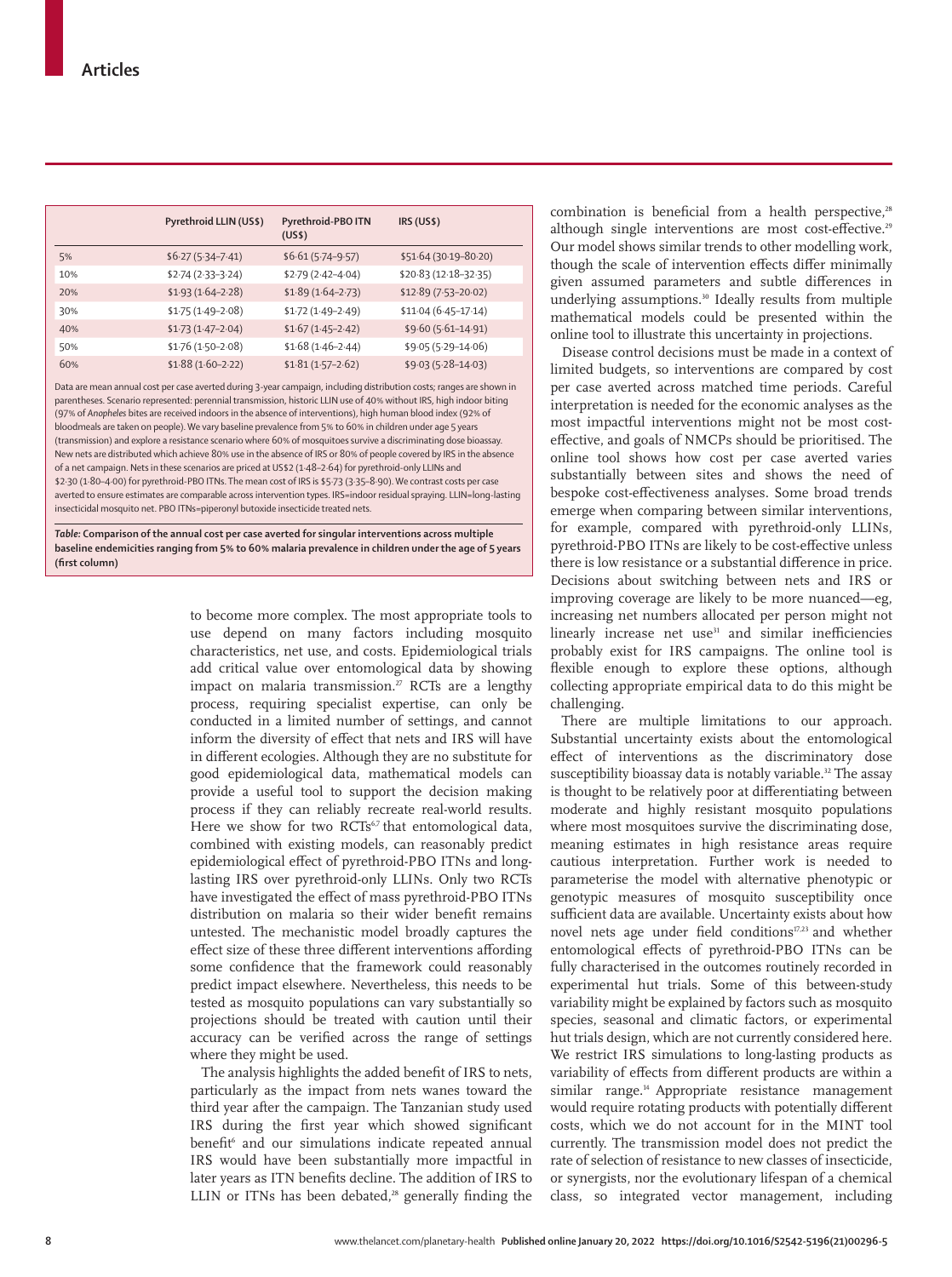community engagement, is always valuable. Net usage was assumed equivalent between the different classes; however, the effective life of a net depends on physical integrity and active ingredient durability and differences between brands exist<sup>23</sup> with consequences for adherence to use. We are yet to consider alternative net distribution channels to mass campaigns, which could have a different effect and expense.<sup>33</sup> We do not consider nets distributed through continuous routine distribution channels, which might make up a significant contribution to vector control locally. We have used a simplistic economic analysis, which needs to be extended to include greater detail of the factors influencing vector control procurement and delivery costs.

The online tool provided aims to support strategy teams making decisions on the most cost-effective vector control products to deploy. The tool currently only includes information on a limited set of scenarios and vector control commodities, though more intervention strategies can be added as further options become available. The user can define a region characterising the local heterogeneity in seasonality, entomological and epidemiological factors, and the scale at which interventions are deployed. Care should be taken as parameters such as the level of resistance are thought to be highly uncertain, so users should investigate a range of plausible values and different geographical scales to determine whether this changes the optimal intervention package for the region.

New vector control tools or more locally driven and sustainable management strategies<sup>34</sup> are needed to meet disease reduction and elimination targets. The framework presented here can be expanded to bring in new malaria control interventions once shown to be effective. This together with good quality local entomological and epidemiological data can support NMCPs and donors with evidence-based decision making and improved targeting.

#### **Contributors**

TSC, ES-S, and PW conceptualised the work. TSC was principal investigator. ES-S did the analysis, designed the online tool, produced tables and appendix. ES-S produced figures. AHa, and PW provided additional coding expertise. AHa, AHi, ELR, MW, TSC, and ES-S developed the online tool MINT, with critical insight and guidance from MWG and AS. ELR, MW and AHi were the programmers of MINT. ES-S, PW, AS, MWG, NP, MR, CN, JHR, CF, and TM provided critical insight for operational logistics and for the MINT interface. CN, NP, MR, RN, PT, MJD, SS, and SG provided key data and accept responsibility for RCT data. CN, AS, MWG, provided experimental hut data, RKN and ES-S analysed experimental hut data, TSC checked data for verification, all these authors accept responsibility for these data. AS, MWG, and MDK provided French translations for the online user guide. ES-S and TSC drafted the manuscript and all authors provided comments and approved the final submission.

### **Declaration of interests**

We declare no competing interests.

## **Acknowledgements**

This work is funded by a UKRI Future Leaders Fellowship for ES-S from the Medical Research Council (MR/T041986/1). Funding support was also received from the Innovative Vector Control Consortium through the New Nets Project funded by Unitaid, the Wellcome Trust [200222/Z/15/Z] MiRA and the UK Medical Research Council (MRC)/UK Department for International Development (DFID) under

the MRC/DFID Concordat agreement. We thank the two trial teams in Tanzania and Uganda who did the randomised control trials to assess epidemiological impacts of interventions and all communities involved. **References**

- 1 Bhatt S, Weiss DJ, Cameron E, et al. The effect of malaria control on Plasmodium falciparum in Africa between 2000 and 2015. *Nature* 2015; **526:** 207–11.
- 2 WHO. World Malaria Report 2020: 20 years of global progress and challenges. Geneva: World Health Organization, 2020.
- 3 Hancock PA, Hendriks CJM, Tangena JA, et al. Mapping trends in insecticide resistance phenotypes in African malaria vectors. *PLoS Biol* 2020; **18:** e3000633.
- Nash RK, Lambert B, N'Guessan R, et al. Systematic review of the entomological impact of insecticide-treated nets evaluated using experimental hut trials in Africa. *Curr Res Parasitol Vector-Borne Dis*  2021; **1:** 100047.
- 5 Kleinschmidt I, Bradley J, Knox TB, et al. Implications of insecticide resistance for malaria vector control with long-lasting insecticidal nets: a WHO-coordinated, prospective, international, observational cohort study. *Lancet Infect Dis* 2018; **18:** 640–49.
- Protopopoff N, Mosha JF, Lukole E, et al. Effectiveness of a long-lasting piperonyl butoxide-treated insecticidal net and indoor residual spray interventions, separately and together, against malaria transmitted by pyrethroid-resistant mosquitoes: a cluster, randomised controlled, two-by-two factorial design trial. *Lancet* 2018; **391:** 1577–88.
- Staedke SG, Gonahasa S, Dorsey G, et al. Effect of long-lasting insecticidal nets with and without piperonyl butoxide on malaria indicators in Uganda (LLINEUP): a pragmatic, cluster-randomised trial embedded in a national LLIN distribution campaign. *Lancet* 2020; **395:** 1292–303.
- Lindsay SW, Thomas MB, Kleinschmidt I. Threats to the effectiveness of insecticide-treated bednets for malaria control: thinking beyond insecticide resistance. *Lancet Glob Heal* 2021; **9:** e1325–31.
- 9 Rowland M, Boko P, Odjo A, Asidi A, Akogbeto M, N'Guessan R. A new long-lasting indoor residual formulation of the organophosphate insecticide pirimiphos methyl for prolonged control of pyrethroid-resistant mosquitoes: an experimental hut trial in Benin. *PLoS One* 2013; **8:** e69516.
- 10 Cico A, Johns B. PMI IRS Country Programs: 2017 Comparative Cost Analysis. Rockville, MD: PMI VectorLink Project, Abt Associates, 2018.
- 11 WHO. Conditions for deployment of mosquito nets treated with a pyrethroid and piperonyl butoxide. Geneva: World Health Organization, 2017.
- 12 WHO. Guidelines for malaria vector control. Geneva: World Health Organization, 2019.
- 13 WHO. Global plan for insecticide resistance management in malaria vectors. Geneva: World Health Organisation, 2012.
- 14 Sherrard-Smith E, Griffin JT, Winskill P, et al. Systematic review of indoor residual spray efficacy and effectiveness against Plasmodium falciparum in Africa. *Nat Commun* 2018; **9:** 4982.
- 15 Griffin JT, Hollingsworth TD, Okell LC, et al. Reducing Plasmodium falciparum malaria transmission in Africa: a modelbased evaluation of intervention strategies. *PLoS Med* 2010; **7:** e1000324.
- 16 WHO. Guidelines for laboratory and field-testing of long-lasting insecticidal nets. Geneva: World Health Organization, 2013.
- 17 Churcher TS, Lissenden N, Griffin JT, Worrall E, Ranson H. The impact of pyrethroid resistance on the efficacy and effectiveness of bednets for malaria control in Africa. *eLife* 2016; **5:** 5.
- 18 Griffin JT, Bhatt S, Sinka ME, et al. Potential for reduction of burden and local elimination of malaria by reducing *Plasmodium falciparum* malaria transmission: a mathematical modelling study. *Lancet Infect Dis* 2016; **16:** 465–72.
- Killeen GF, Kiware SS, Okumu FO, et al. Going beyond personal protection against mosquito bites to eliminate malaria transmission: population suppression of malaria vectors that exploit both human and animal blood. *BMJ Glob Heal* 2017; **2:** e000198.
- 20 Lynd A, Gonahasa S, Staedke SG, et al. LLIN Evaluation in Uganda Project (LLINEUP): a cross-sectional survey of species diversity and insecticide resistance in 48 districts of Uganda. *Parasit Vectors* 2019; **12:** 94.